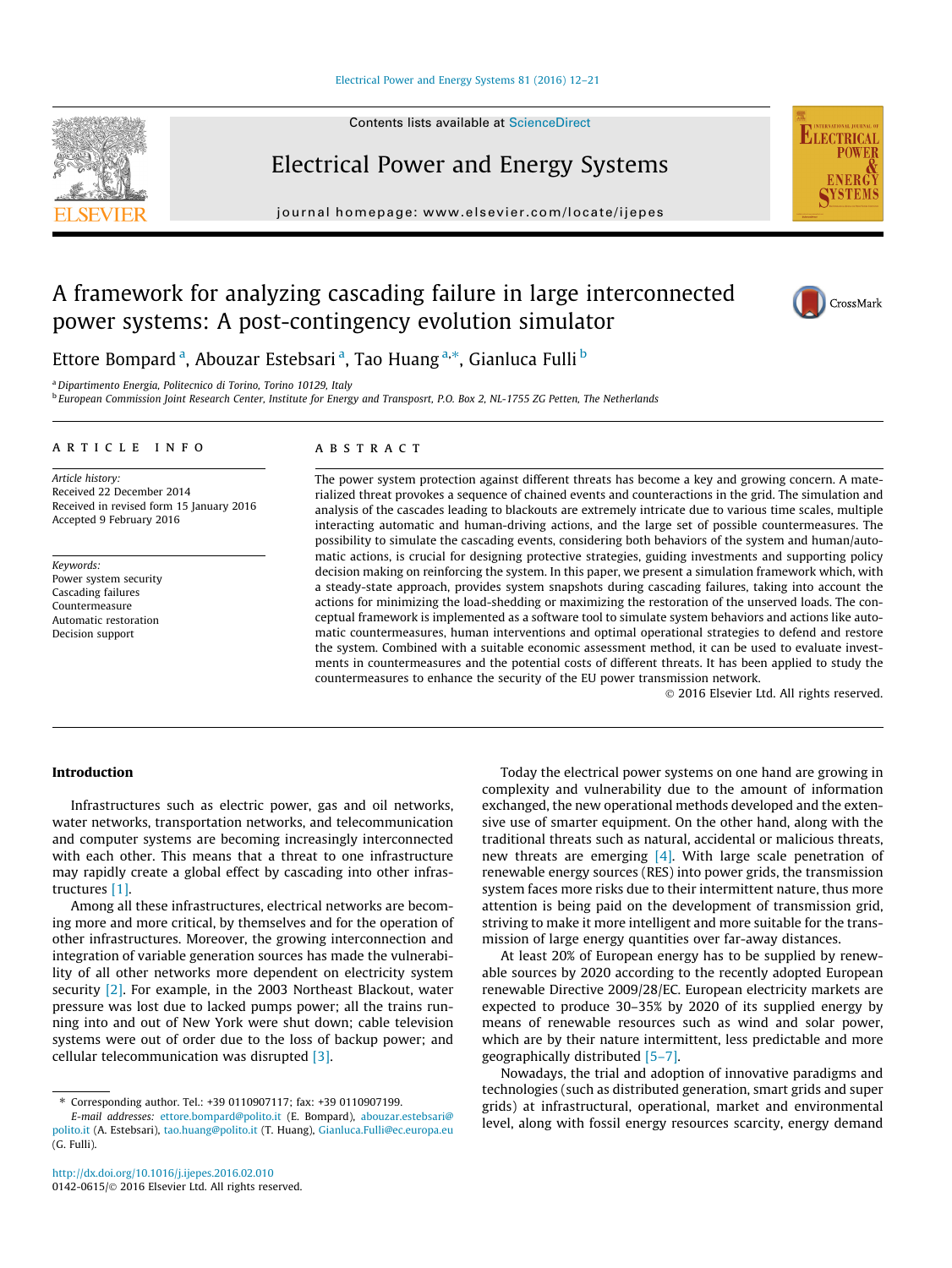increase, and energy market liberalization, seriously challenge power system security [8–12].

Security of electricity networks is one of the key objectives in the planning and operation and needs to consider the most credible threats to the power systems. In a single area such as a national power grid with a single transmission system operator, the security of the grid may not be as critical as a transcontinental network because in multi-area networks, like the ENTSO-E, neighboring grids may affect one another in case of facing abnormal situations. The evolution of a blackout may be controlled and even stopped in an area; however in the neighboring areas it may lead to severe problems [13]. Moreover, electricity exchange between different areas in a transcontinental network is increasing nowadays due to the increase of power trading. Such concerns make power system analysts paying more attention to the system security [13].

In order to prevent catastrophically unexpected effects to various aspects such as society, economy and industry, power system cascading failures have been studied more seriously in the recent years to urge engineers and scientists to pay more attention to the reasons of power outage. Many investigations have already indicated that cascading failure is one of the main reasons of blackouts [1,14–20]. Identifying the chain of events and finding out how they combine into cascading sequences is getting challenging nowadays [4,21,22,25,27,28].

As the conventional power system security analysis methods are mainly based on multiple case studies with a limited prediction of operational states, cascading failures in the interconnected power system operations can cause large-scaled blackouts. Moreover, most of the existing methods evaluate the consequences for a given contingency considering only one of the phenomena, and it has always been difficult to model and analyze successive combinations of the phenomena. Current standard stability analysis tools such as TRELSS [23], Static Security Assessment programs [24], Transient Security Assessment tools [25,29], Voltage Security Assessment programs [30,31] or Small Signal Analysis programs [32,33] usually focus on the electrical phenomena and often do not model protection in spite of the fact that protections in blackout are crucial [34]. In practice, the operation of the power system reacts to the incidents based on lessons and experiences learned from similar blackouts or simulation results from that noncomprehensive software. Existing tools to simulate system status can only cover a limited set of contingencies. Therefore, it is imperative to have a simulation tool which can not only reproduce the blackout but also predict the chain of events of a blackout before it happens as well as derive the best restoration strategies if necessary. Therefore, power systems modeling and planning requires advancement of the conventional security analysis methods [35,36].

Considering load curve, switching actions, time-based automatic operations and human interventions, power system operational conditions change over time; however the present protective systems and invested countermeasures are all designed without adapting to these changes. Even in the offline studies, it is still challenging to find out when and under what situations they should react how.

In this paper, we introduce a conceptual framework, implemented in a software tool, to simulate the evolution of failures in a power system along with modeling a large set of current automatic remedy actions and optimal operational human decisions. Besides, operative strategies based on the expertise of the user can be applied through the human intervention interface; it can also be used to simulate human errors during the blackout development.

The remainder of this paper is organized as follows. In Section 'A framework for the simulation of post-contingency evolution', the conceptual framework is introduced along with the main objectives and its components. In Section 'Structure of postcontingency evolution simulator', the structure of the framework, including the modules such as scheduler, automatic measures and optimal operation decision, and functions are presented. In S ection 'Application of PCES', an application of the proposed framework for power system security reinforcement is discussed. In Section 'Case study' we demonstrate an illustrative case based on the IEEE 30-bus system to demonstrate the validity of the concept and related software. Conclusive remarks are given in Section 'Conclusion'.

### A framework for the simulation of post-contingency evolution

In this section, we briefly introduce the designed simulation framework, its key components and the conceptual considerations. We developed a framework named Post Contingency Evolution Simulator (PCES) to chronologically simulate the sequence of post-contingency failures (''cascading failure") and the restoration actions over time, under simplified hypothesis that the evolution of the network can be modeled as a sequence of equilibrium derived from a steady-state model of the system, which besides the common simplified conceptual elements (generators, branches, loads), also includes capacitor and shunt inductor banks, FACTS devices and DC lines, phase shifters, and pumped-storage stations. Hence the framework can be used to check the existence of a new equilibrium point, after a series of events, considering both decisions from automatons, e.g. protections, automatic controllers, etc., and from humans modeled as optimal decision making in terms of minimizing the load shedding or maximizing load pick up.

We consider the system power-frequency characteristic for the entire system, including generator droop and load frequency response, under a simplified steady-state approach when applying system frequency control. In case of islanding, the powerfrequency characteristics are dynamically assigned to each island.

The first set of actions of the system during the evolution of a contingency represents the ''first-stage reaction" which implements automatic responses (component-wise protection relays, system voltage controllers, frequency control system), and time-based human interventions (changing the status or settings of generators, pumped-storage stations, transformers, protections, FACTS, etc). If this reaction cannot lead to a new equilibrium or the new equilibrium implies a loss of load with respect to the load curve, a ''second-stage reaction" is undertaken. This reaction is aimed at minimizing the load shedding and accelerating the load restoration resorting to a set of strategies, in which loads are kept as much as possible according to different levels of priority and their possible contributions to the acceleration of system restoration.

An extended network model is provided as an input in terms of network topology and parameters, protection settings, restoration time (specifying after how long an element can be put into use again), and the related restoration cost. Additional inputs include load curve, a set of countermeasures and simulation parameters (second-stage reaction initiating time, simulation end-time, etc.).

The evolution of the system is initiated by a triggering event that can be selected from a list of contingencies. Triggering events represent the materialization of one or more threats [25,26]. For example, a flood as an instance of a natural threat may destroy some buses, disconnect some lines and trip some generators in the physical layer.

As shown in Fig. 2, after the triggering event occurs, the system automatically reacts to the failures by means of protection relays and automatic control units. This process also involves some actions applied by time-based human interventions.